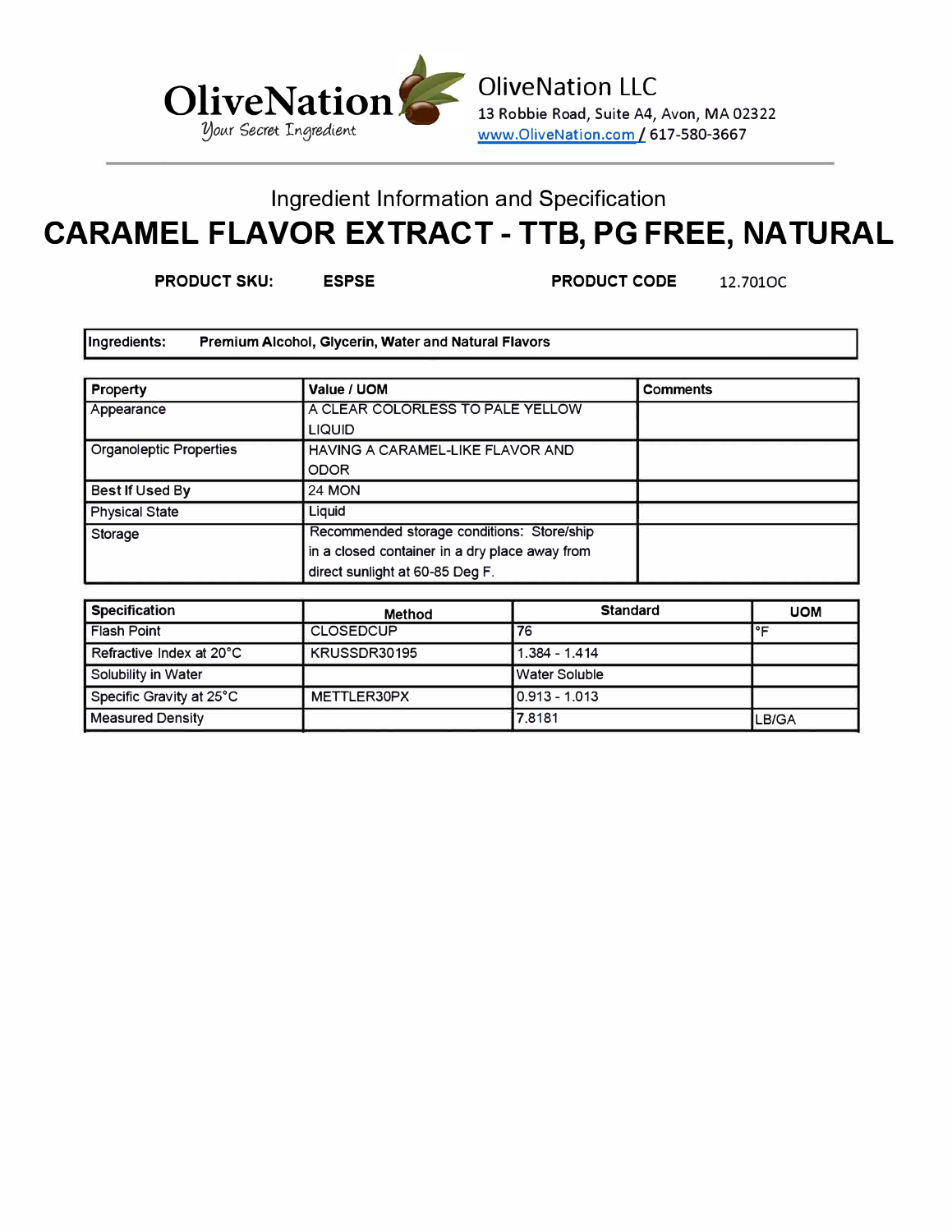

**PRODUCT SKU: ESPSE PRODUCT CODE** 12.7010(

**Allergen Statement** 

|  | <b>Present in</b><br><b>Other Products  </b><br><b>Manufactured</b><br><b>Present</b><br>on the Same<br>in<br>Product<br>Line** | Present in the<br><b>Same</b><br><b>Manufacturing</b><br><b>Facility</b> | Specify Source (indicate if<br>an oll is highly refined and<br>exempt from allergen<br>labeling)* |
|--|---------------------------------------------------------------------------------------------------------------------------------|--------------------------------------------------------------------------|---------------------------------------------------------------------------------------------------|
|--|---------------------------------------------------------------------------------------------------------------------------------|--------------------------------------------------------------------------|---------------------------------------------------------------------------------------------------|

#### *Allergens*

| Celery                                                                                                                                                                                                                                                                             | <b>No</b> | Yes        | <b>Yes</b> |  |
|------------------------------------------------------------------------------------------------------------------------------------------------------------------------------------------------------------------------------------------------------------------------------------|-----------|------------|------------|--|
| l Coconut                                                                                                                                                                                                                                                                          | No        | Yes        | Yes        |  |
| Crustacean Shellfish (indicate species)                                                                                                                                                                                                                                            | <b>No</b> | <b>Yes</b> | <b>Yes</b> |  |
| Dairy Products (including derivatives)                                                                                                                                                                                                                                             | <b>No</b> | <b>Yes</b> | <b>Yes</b> |  |
| <b>Egg Products</b>                                                                                                                                                                                                                                                                | <b>No</b> | <b>No</b>  | <b>No</b>  |  |
| Fish (indicate species)                                                                                                                                                                                                                                                            | <b>No</b> | <b>Yes</b> | <b>Yes</b> |  |
| Gluten (including Wheat, Rye, Barley,<br>Oats, Spelt, Kamut, or their hybridized<br>strains)                                                                                                                                                                                       | No.       | <b>Yes</b> | <b>Yes</b> |  |
| Lupin                                                                                                                                                                                                                                                                              | <b>No</b> | <b>No</b>  | <b>No</b>  |  |
| Molluscan Shellfish (indicate species)                                                                                                                                                                                                                                             | <b>No</b> | Yes        | <b>Yes</b> |  |
| <u>I</u> Mustard                                                                                                                                                                                                                                                                   | No        | <b>Yes</b> | <b>Yes</b> |  |
| <b>Peanut Products</b>                                                                                                                                                                                                                                                             | <b>No</b> | Yes        | <b>Yes</b> |  |
| l Sesame Seed                                                                                                                                                                                                                                                                      | <b>No</b> | <b>Yes</b> | <b>Yes</b> |  |
| Soy Products (including soy lecithin)                                                                                                                                                                                                                                              | <b>No</b> | <b>Yes</b> | <b>Yes</b> |  |
| Tree Nuts & derivatives (almond, beech<br>nut, brazil nut, butternut, cashew,<br>chestnut, chinquapin, coconut, hazelnut<br>(filbert), ginko nut, hickory nut, lichee nut,<br>macademia nut, pecan, pili nut, pine<br>nuts, pistachio, sheanut, walnut) (indicate<br>specific nut) | <b>No</b> | <b>Yes</b> | <b>Yes</b> |  |
| l Wheat                                                                                                                                                                                                                                                                            | No        | Yes        | Yes        |  |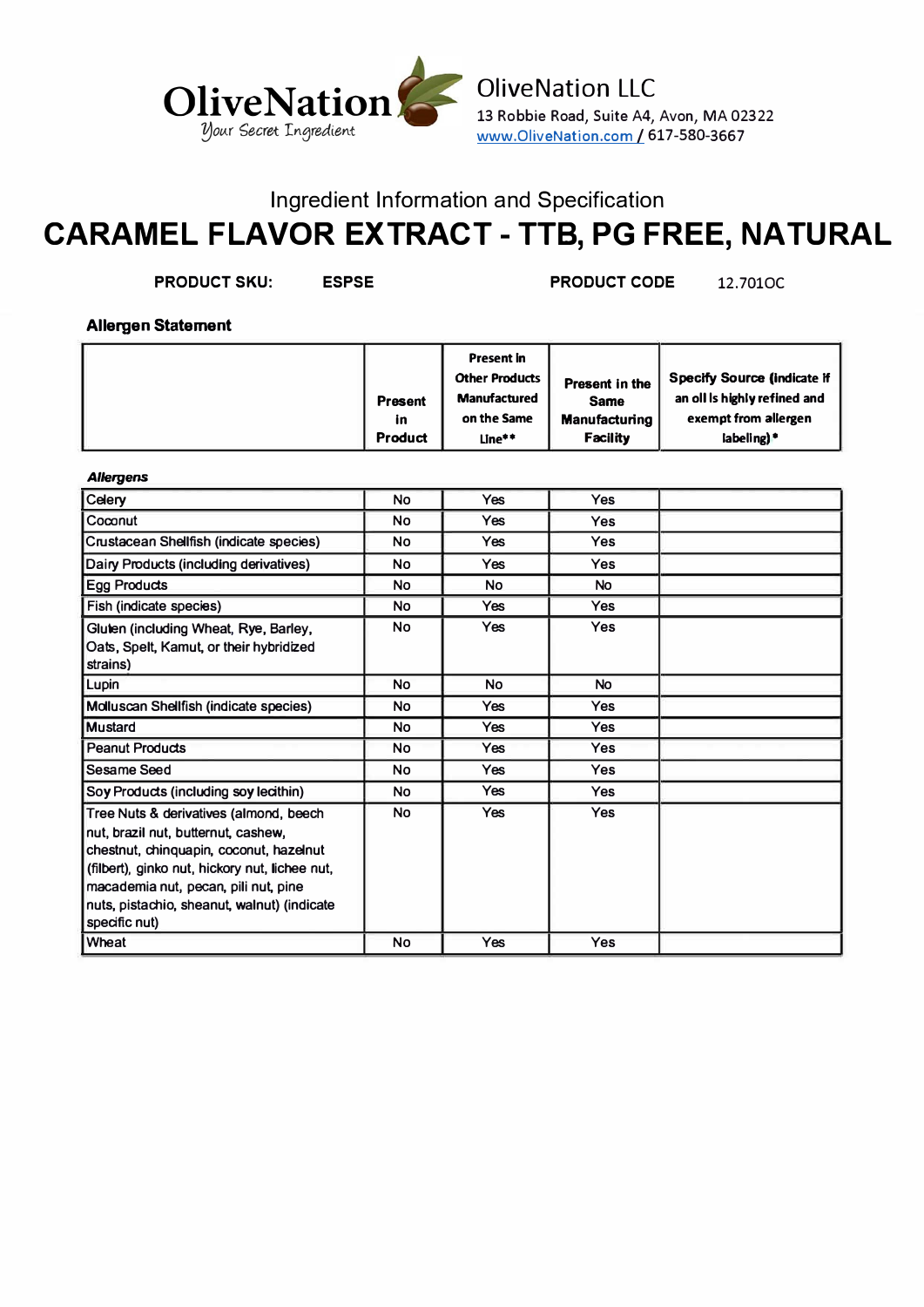

**PRODUCT SKU: ESPSE PRODUCT CODE** 12.7010(

|  | <b>Present</b><br>in<br><b>Product</b> | <b>Present in</b><br><b>Other Products</b><br><b>Manufactured</b><br>on the Same<br>Line** | Present in the<br><b>Same</b><br><b>Manufacturing</b><br><b>Facility</b> | <b>Specify Source (indicate if</b><br>an oil is highly refined and<br>exempt from allergen<br>labeling)* |
|--|----------------------------------------|--------------------------------------------------------------------------------------------|--------------------------------------------------------------------------|----------------------------------------------------------------------------------------------------------|
|--|----------------------------------------|--------------------------------------------------------------------------------------------|--------------------------------------------------------------------------|----------------------------------------------------------------------------------------------------------|

#### **Sensitizers**

| Alcohol                      | <b>Yes</b> | <b>Yes</b> | <b>Yes</b> |  |
|------------------------------|------------|------------|------------|--|
| <b>Animal Derivatives</b>    | <b>No</b>  | <b>Yes</b> | <b>Yes</b> |  |
| <b>BHA</b>                   | <b>No</b>  | <b>Yes</b> | <b>Yes</b> |  |
| внт                          | <b>No</b>  | <b>Yes</b> | <b>Yes</b> |  |
| <b>Chocolate Derivatives</b> | <b>No</b>  | <b>Yes</b> | <b>Yes</b> |  |
| Com                          | <b>No</b>  | <b>Yes</b> | Yes        |  |
| <b>FD&amp;C Colors</b>       | <b>No</b>  | <b>Yes</b> | <b>Yes</b> |  |
| Monosodium Glutamate         | <b>No</b>  | <b>Yes</b> | <b>Yes</b> |  |
| Sulfites (ppm)               | 0.00       | <b>Yes</b> | <b>Yes</b> |  |
| TBHQ                         | <b>No</b>  | <b>Yes</b> | Yes        |  |
| Tocopherols                  | No         | <b>Yes</b> | <b>Yes</b> |  |
| Yeast                        | No         | <b>Yes</b> | Yes        |  |

\*Highly refined oils are exempt from allergen labeling according to FALCPA and Regulation (EU) No 1169/2011

**••The line is not a dedicated line, however, effective procedures are in place to avoid cross-contamination of the product.**

**The information provided on this and any following pages regarding our product(s) has been developed as a guide for your consideration and verification and does not constitute a legal representation or warranty. Due to differences in product formulation and operational conditions, we cannot be responsible for results in the user's plant or product.**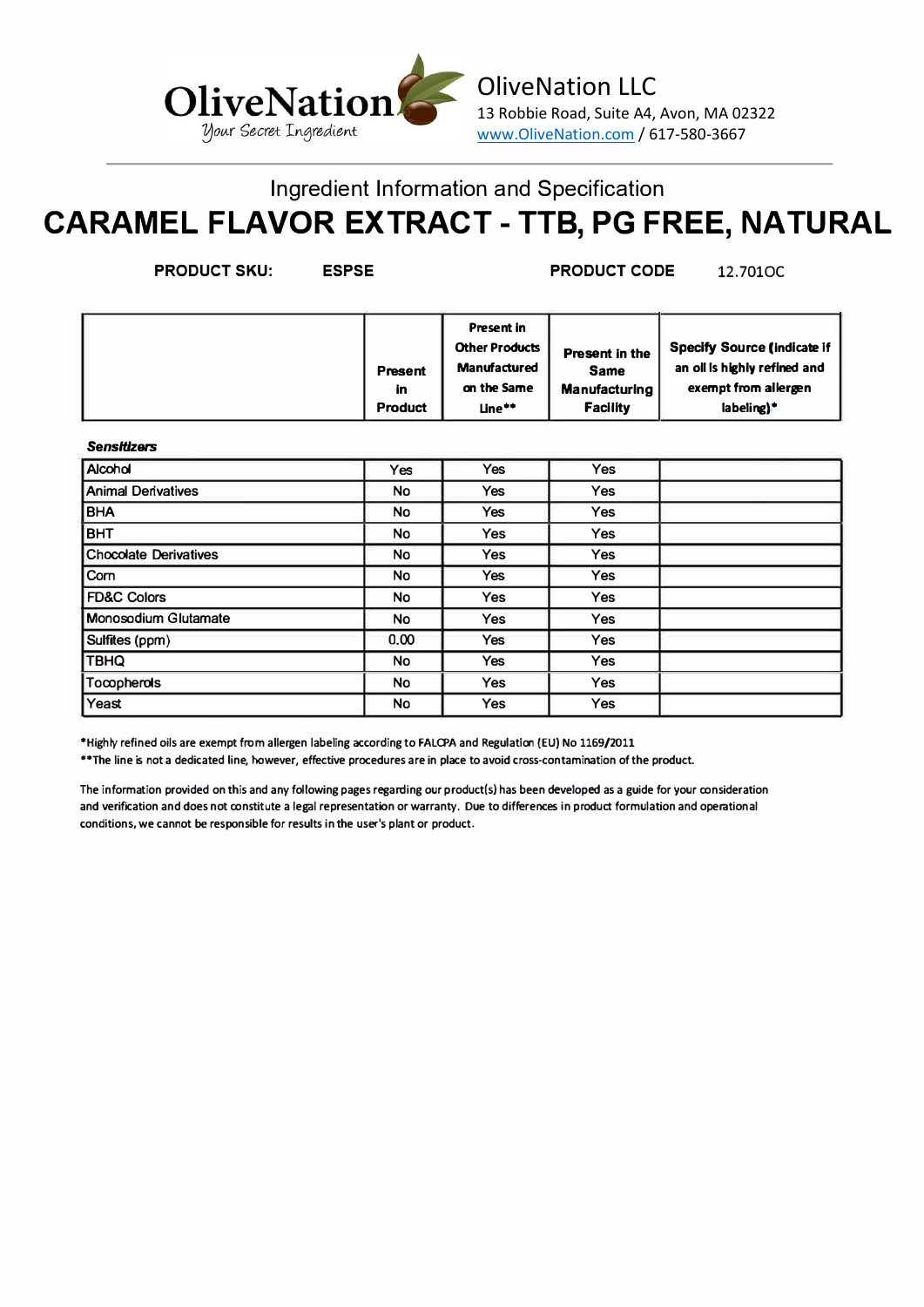

**PRODUCT SKU: ESPSE PRODUCT CODE** 12.7010(

| <b>Nutritional Facts</b>  |                               |                  |  |
|---------------------------|-------------------------------|------------------|--|
|                           | Calculated amount per 100 gm. |                  |  |
| Calories                  | 506.105                       | KCAL/100G        |  |
| <b>Calories from Fat</b>  | 0.00                          | <b>KCAL/100G</b> |  |
| <b>Total Fat</b>          | 0.00                          | g/100g           |  |
| <b>Saturated Fat</b>      | 0.00                          | g/100g           |  |
| <b>TransFat</b>           | 0.00                          | g/100g           |  |
| Cholesterol               | 0.00                          | mg/100g          |  |
| <b>Total Carbohydrate</b> | 26.594                        | g/100g           |  |
| <b>Sugars</b>             | 0.00                          | g/100g           |  |
| <b>Added Sugars</b>       | 0.00                          | g/100g           |  |
| <b>Dietary Fiber</b>      | 0.00                          | g/100g           |  |
| Protein                   | 0.00                          | g/100g           |  |
| Vitamin A                 | 0.00                          | mog/100g         |  |
| Vitamin C                 | 0.00                          | mg/100g          |  |
| Vitamin D                 | 0.00                          | mcg/100g         |  |
| Calcium                   | 0.00                          | mg/100g          |  |
| <b>Iron</b>               | 0.00                          | mg/100g          |  |
| Potassium                 | 0.00                          | mg/100g          |  |
| Sodium                    | 0.579                         | mg/100g          |  |
| Phosphorus                | 0.00                          | mg/100g          |  |

**These n utritional values are based on the information available at the time of printing. These values are subject to change as additional information is obtained.** 

**These values are approximate and derived by calculations based on available reference material. They should not be construed as final figures. For nutritional labeling, analysis for these nutrients or the use of an FDA approved data base is required as specified by the Code of Federal Regulations, Title 21, Section 101.9.**